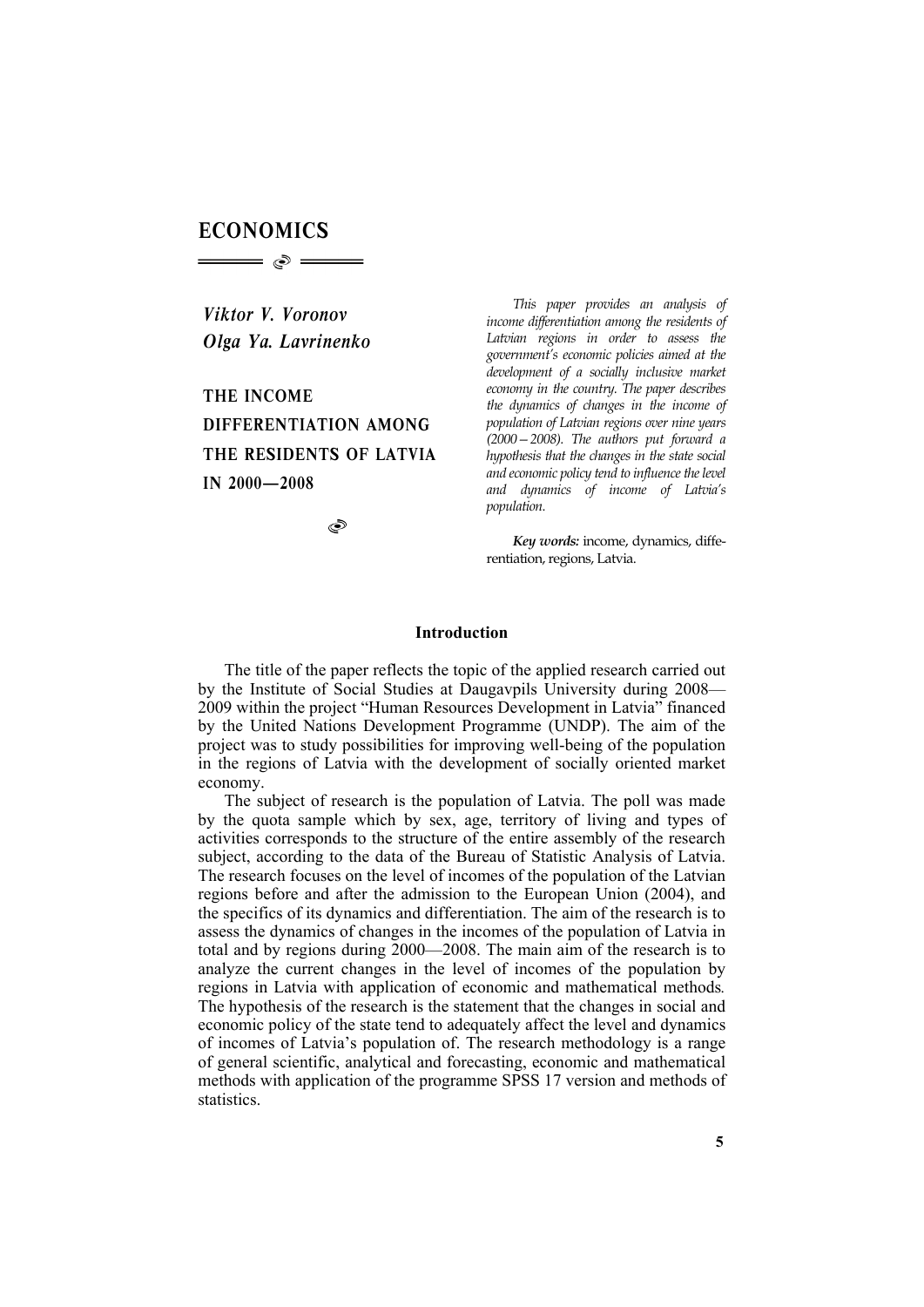While analyzing the regions of Latvia, a unified system of dividing the territory by regions adopted in the EU was used: "Nomenclature of Territorial Units for Statistics or NUTS. According to NUTS, the regions of Latvia are regarded as the third level where the minimum number of the population in the region is 150 000, while maximum is 800 000, and include in its number the city of Riga with surrounding territories (Pieriga), as well as such regions as Kurzeme, Vidzeme, Zemgale and Latgale".

#### **Main findings of the research**

## *Indicators of the population income variation in Latvia and its regions*

Incomes are funds in the monetary and natural terms which a person receives from other persons or organizations in order to cover their own expenses. They include a salary and other types of income from activity (after paying taxes), including transfers, net profit from entrepreneurship and agricultural activities, property (rent, dividends) etc. For better understanding of the level and dynamics of incomes, in this research we will indicate an approximate comparative rate of the national currency in Latvia:  $1 \text{ Euro} = 0.7$ lat.

The incomes of the population in the regions of Latvia may be surveyed by different methods with application of data from different sources. One of these sources is the poll of the population by the United Nations Development Programme (UNDP). In the framework of the research a poll of 1067 respondents is carried out every second year in Latvia by the vast programme covering social, territorial, national and other characteristics including incomes, expenses, and consumption of households. The UNDP presented its own data bases by years to the Institute of Social Studies of Daugavpils University as the project participants from Latvia. Let us concentrate first of all on the survey of the population incomes [3].

*Table 1* 

| Region            | 2000                | 2005                 | 2007                 |
|-------------------|---------------------|----------------------|----------------------|
| Latvia as a whole | $\overline{x}$ = 66 | $\overline{x}$ = 106 | $\overline{x}$ = 151 |
|                   | $R = 2500$          | $R = 1000$           | $R = 800$            |
|                   | $\sigma$ = 66       | $\sigma$ = 78        | $\sigma$ = 97        |
| Riga              | $\overline{x} = 91$ | $\overline{x}$ = 136 | $\overline{x}$ = 190 |
|                   | $R = 2500$          | $R = 1000$           | $R = 800$            |
|                   | $\sigma$ = 178      | $\sigma$ = 91        | $\sigma$ = 112       |
| Pieriga           | $\overline{x}$ = 69 | $\bar{x} = 126$      | $\bar{x} = 175$      |
|                   | $R = 403$           | $R = 360$            | $R = 508$            |
|                   | $\sigma$ = 48       | $\sigma$ = 69        | $\sigma$ = 110       |

**Incomes of the population by regions of Latvia (per person, in lat/month: average, range, standard deviation)** 

Ò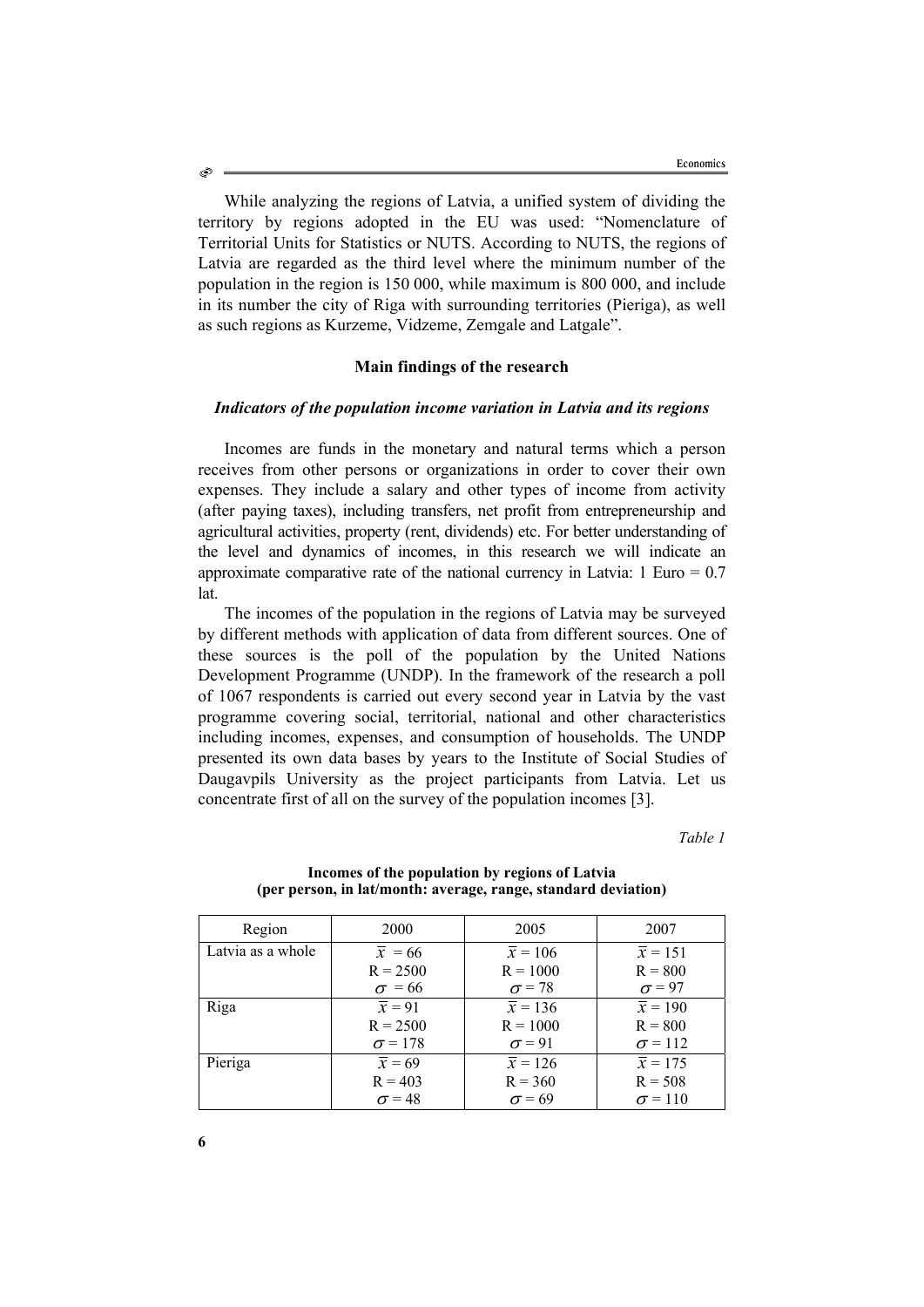*End of the table 1* 

<u>ෙ</u>

| Region  | 2000                | 2005                | 2007                 |
|---------|---------------------|---------------------|----------------------|
| Vidzeme | $\overline{x}$ = 50 | $\overline{x} = 91$ | $\overline{x}$ = 123 |
|         | $R = 208$           | $R = 445$           | $R = 310$            |
|         | $\sigma$ = 32       | $\sigma$ = 69       | $\sigma$ = 70        |
| Kurzeme | $\overline{x}$ = 57 | $\overline{x}$ = 78 | $\overline{x}$ = 131 |
|         | $R = 297$           | $R = 400$           | $R = 425$            |
|         | $\sigma$ = 45       | $\sigma$ = 60       | $\sigma$ = 71        |
| Zemgale | $\overline{x} = 46$ | $\overline{x}$ = 87 | $\overline{x}$ = 129 |
|         | $R = 226$           | $R = 490$           | $R = 364$            |
|         | $\sigma$ = 36       | $\sigma$ = 72       | $\sigma$ = 68        |
| Latgale | $\overline{x}$ = 49 | $\overline{x}$ = 72 | $\overline{x}$ = 110 |
|         | $R = 450$           | $R = 300$           | $R = 487$            |
|         | $\sigma$ = 45       | $\sigma$ = 44       | $\sigma$ = 74        |

*Source:* authors' calculations by data [6].

The table contains average values of the population incomes in Latvia, its regions, range of variations (R), and standard deviation ( $\sigma$ ) during 2000, 2005 and 2007. It should be stated that *the range of deviation* is calculated as the difference between maximum and minimum incomes of the population, and *the standard deviation* is a quantitative difference in values of incomes in specific items of the observed aggregate (population).

As shown in Table 1, the leader in incomes per one member of a household in 2007 was the Riga region (an average income — 190 lats). In the Zemgale region an average income per person was lower than in the Riga region by 32% (129 lats), in the Kurzeme region — by 31% (131 lats), in the Vidzeme region — by  $35\%$  (123 lats), in the Latgale region — by  $42\%$ (110 lats).

The difference in the average income per person is clearly seen in Fig. 1.



Fig. 1. Average incomes per person by regions from 2000 to 2007, in lat *Source:* authors' calculations by data [6].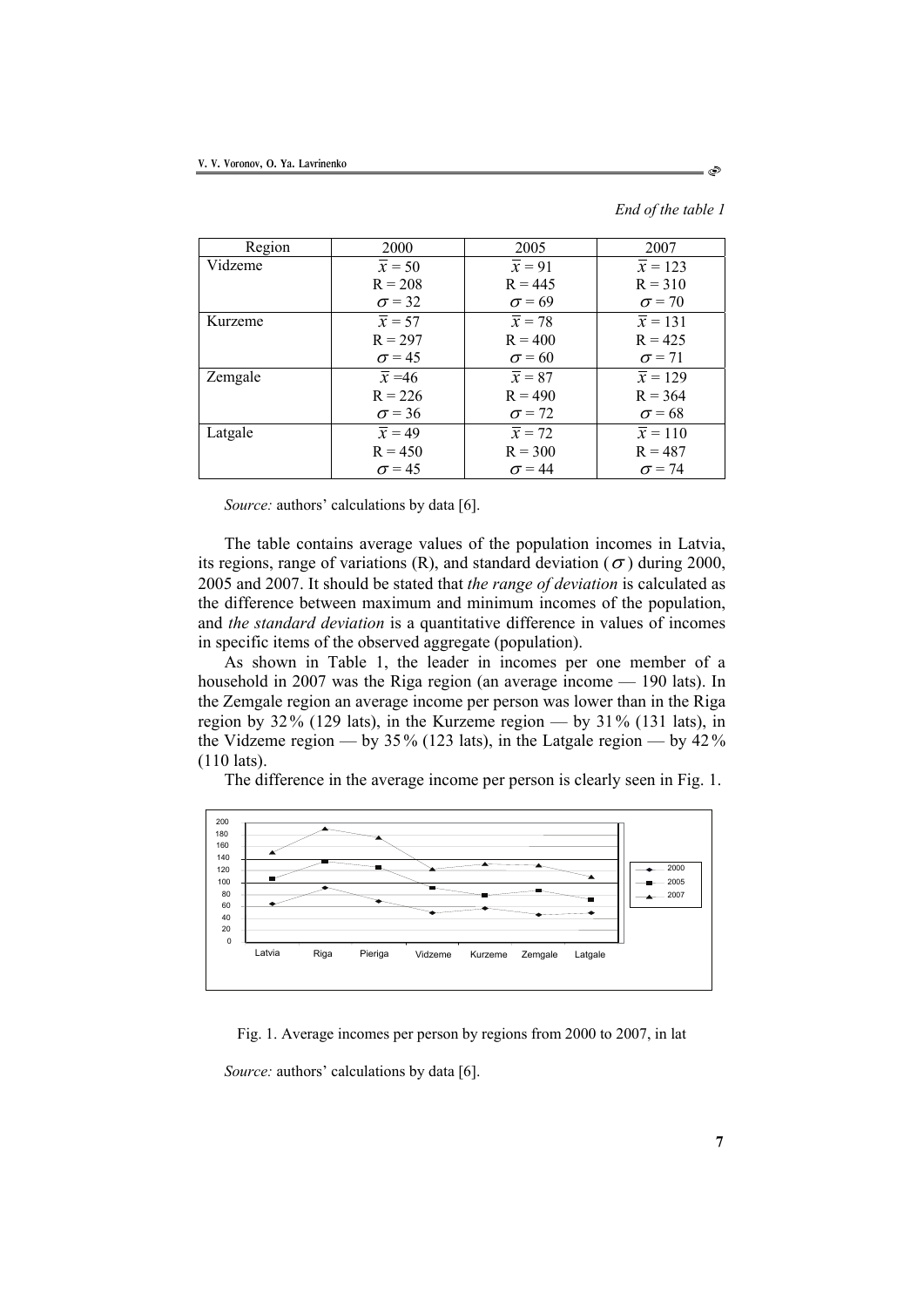It follows from Fig.1 that the general tendency is a rise in incomes of the population in Latvia (nearly by two and a half times during the period of 2000—2007), at the same time the regional differentiation of incomes is quite different: a relatively high level of incomes of people living in Riga disagrees with a relatively low level of incomes of people living in other regions of Latvia, particularly in Latgale (the gap with the population in Riga here is even more in 2007 than it was in 2000).

In the calculation of income difference the relative methodology of calculation was used [1]. As applied to the problem of dynamics of the existing differences in the socio-economic development of the regions, it is important to take into account indicators of variations of monetary incomes. The most general indicators of variation are: range of variation *R* and standard deviation  $\sigma$ , which are mentioned above. In the formulas these calculations are as follows:

$$
R = X_{\text{max}} - X_{\text{min}};
$$

$$
\sigma = \frac{\sum (x_i - \bar{x}) f_i}{\sum f_i},
$$

where  $X_{\text{max}}$  and  $X_{\text{min}}$  — maximum and minimum value of the indicator;  $\bar{x}$ — average value of the indicator;  $x_i$  — indicator versions;  $f_i$  — frequency;  $i = 1,2,....n$  — number of versions.

In the condition of dependence of monetary income fluctuation on the inflation, in order to compare the time aspect it is necessary to use relative variation indicators made on the basis of those mentioned above: the coefficient of range  $(K_p)$  and the coefficient of variation  $(V_a)$ . In formulas their calculation is as follows:

$$
K_{R} = \frac{X_{\max} - X_{\min}}{\overline{x}}; (V_{\sigma}) = \frac{\sigma}{\overline{x}}.
$$

A rise in the range coefficient and the coefficient of variation shows strengthening of indicator variation in the aggregate surveyed. Thus, analyzing the dynamics of the indicated coefficients in relation to the key characteristics, it is possible to give a qualitative and quantitative characteristic to the process of an increase in the current differences in the incomes in the regions of Latvia. In relation to Latvia as a whole the situation in the incomes is characterized as follows. During the last 8 years the differentiation of the population of Latvia in terms of average per capita income has decreased, which is evidenced by an increase in the variation coefficient by 40%. In the mentioned period the growth of standard deviation did not surpass the growth of value of the average per capita monetary income, so the differences became less pronounced.

Some decrease in differentiation results from modification of the distribution of the population incomes. To characterize this phenomenon, we will use a sequence of data distribution and consider such indicators as "bias" and "slope", i.e. indicators of "asymmetry"  $(A_s)$  and "excess"  $(E_s)$ . It follows from the data that during eight years the right bias has decreased and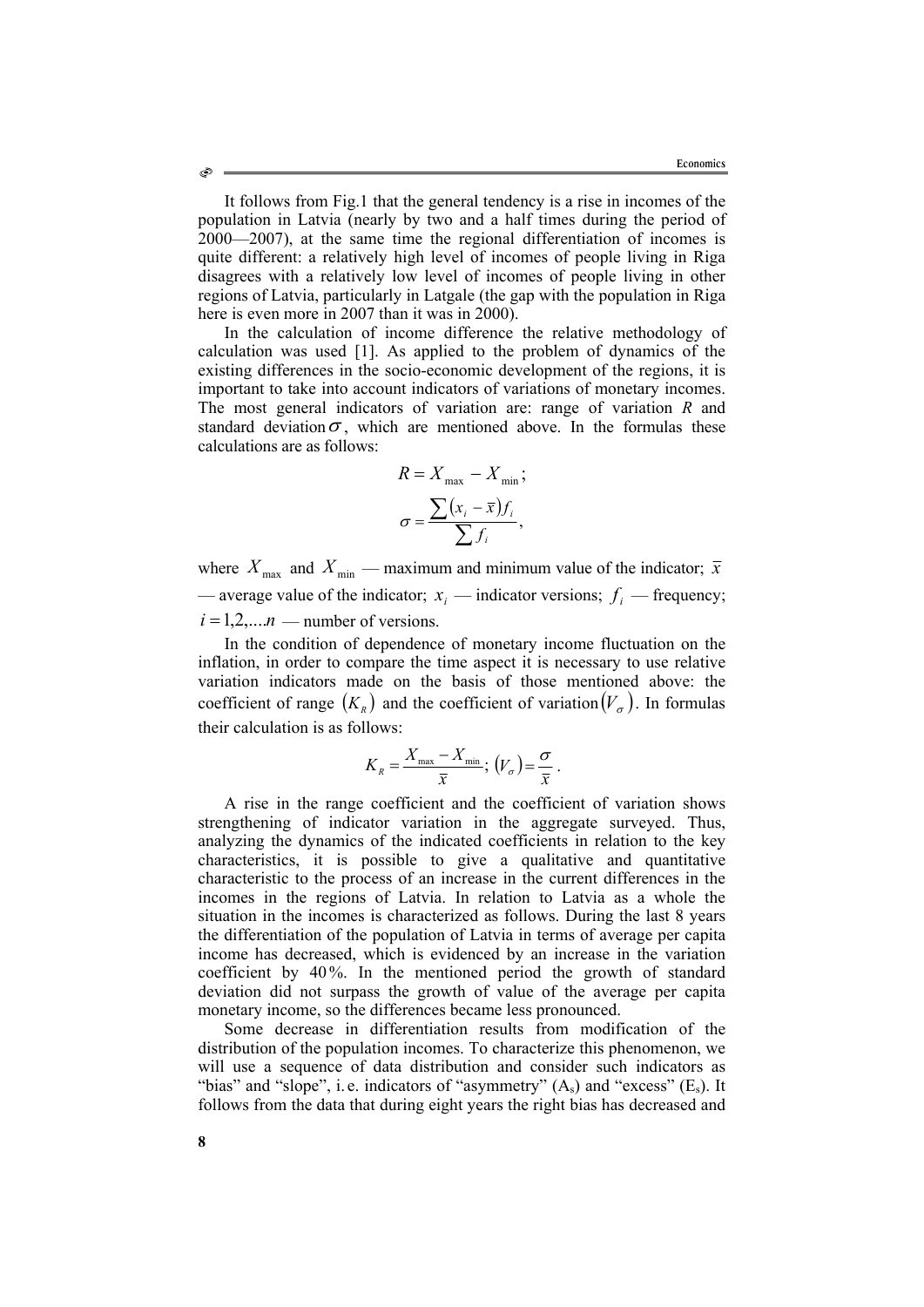amounted to 12% of the data of 2000. The slope of distribution has also decreased and equals to 2% of the level of 2000. The data obtained confirms a decrease in the population differentiation by income in Latvia.

# *Specifics of the population income dynamics by particular regions of Latvia*

With regard to the Riga region the situation is characterized by the following data. The variation coefficient in the period from 2000 to 2007 decreased by 70%; therefore, the smoothing of differences in average per capita incomes occurred during this period.

Analyzing data on the Vidzeme region, it should be noted that the variation coefficient has increased by 33%, and the range coefficient has increased by 18% in the period from 2000 to 2005, which is indicative of the strengthening of polarization of the average per capita incomes in the region. During the following two years the variation coefficient shows the smoothing of income differences taking into account a decrease in the range coefficient.

The income polarization of the population of the Kurzeme region has decreased. It is revealed by a decrease in the variation coefficient by 37 % in the period of 2000—2007. At that time the growth of standard deviation did not surpass the growth of per capita income value, and therefore the smoothing of differences occurred. The same processes were observed in the Zemgale region.

In the Latgale region during the period from 2000 to 2005 the polarization of the population incomes decreased, shown by a decrease in the variation coefficient by 37%, but it had increased by 11% again by 2007. The range coefficient during the last two years has slightly increased. On the whole, in the period from 2000 to 2007 the smoothing of differences in average per capita incomes occurred in the Latgale region (the variation coefficient decreased by 22%).

Let us further consider whether the polarization of average per capita incomes between the regions decreased in the period from 2004 to 2008 in absolute figures (Table 2) and in dynamics (Fig. 2).

*Table 2* 

| Region  | 2004 | 2005 | 2006 | 2007 | 2008 |
|---------|------|------|------|------|------|
| Riga    | 135  | 175  | 201  | 285  | 309  |
| Pieriga | 102  | 110  | 162  | 268  | 301  |
| Vidzeme |      | 92   | 122  | 76   | 191  |
| Kurzeme | 83   | 106  | 140  | 170  | 229  |
| Zemgale | 82   | 99   | 134  | 196  | 217  |
| Latgale |      | 80   | 99   | 152  | .75  |

#### **Incomes of the population by regions of Latvia (average, per person, in lat)**

*Source*: [3].

**9**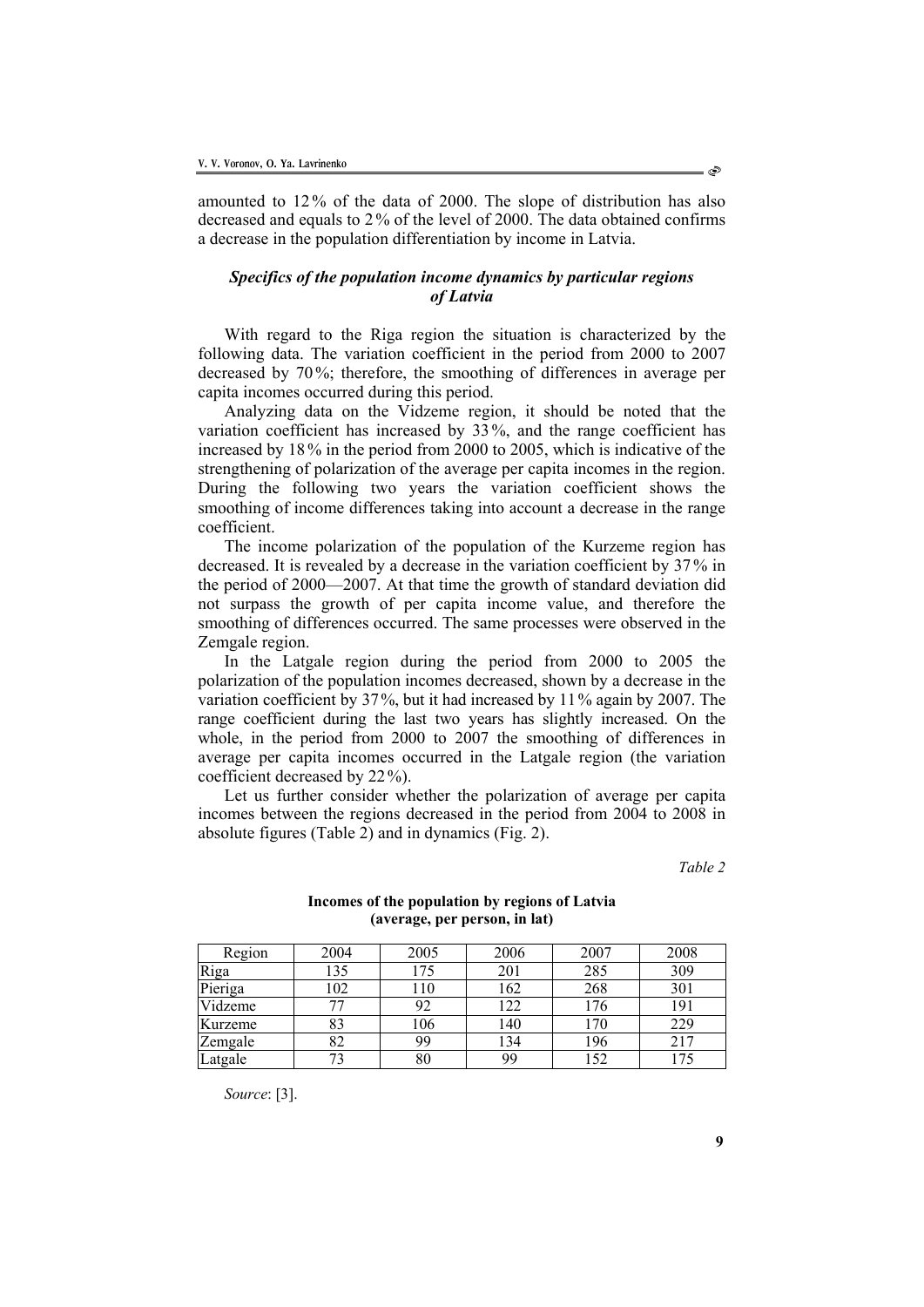

Riga Pieriga Vidzeme Kurzeme Zemgale Latgale

Fig. 2. Dynamics of the population incomes by the regions of Latvia (average, per person, in lat)

*Source*: [3].

Ò

It follows from the data in Table 2 and Fig. 2 that in the period from 2004 to 2008 the relative smoothing of the average per capita incomes occurred between the regions of Latvia.

## *The problem of poverty of the population in Latvia and its regions*

Poverty as a socio-economic phenomenon of inequality is a characteristic of market society. However its scale is different in different phases of its development. Poverty does not have any single indicator. In the definition of poverty there are at least three approaches: *absolute*  (identification of cost of living or a poverty level), *relative* (identification of the level of poverty as a median or less than 60 % of the average income per person) and *subjective.* What is important in all surveys is the dynamics, composition and social mobility of poor population. Assessing the socioeconomic situation of the territory, such an indicator as "risk of poverty" is used. All those people whose incomes are lower than 60% of the average income level of the territory population are subject to the risk of poverty. An analysis shows that the level of poverty in Latvia reveals pronounced regional differences. Thus, most people subject to the risk of poverty live in the Latgale region; people who are least subject to it live in the Riga region (Fig. 2).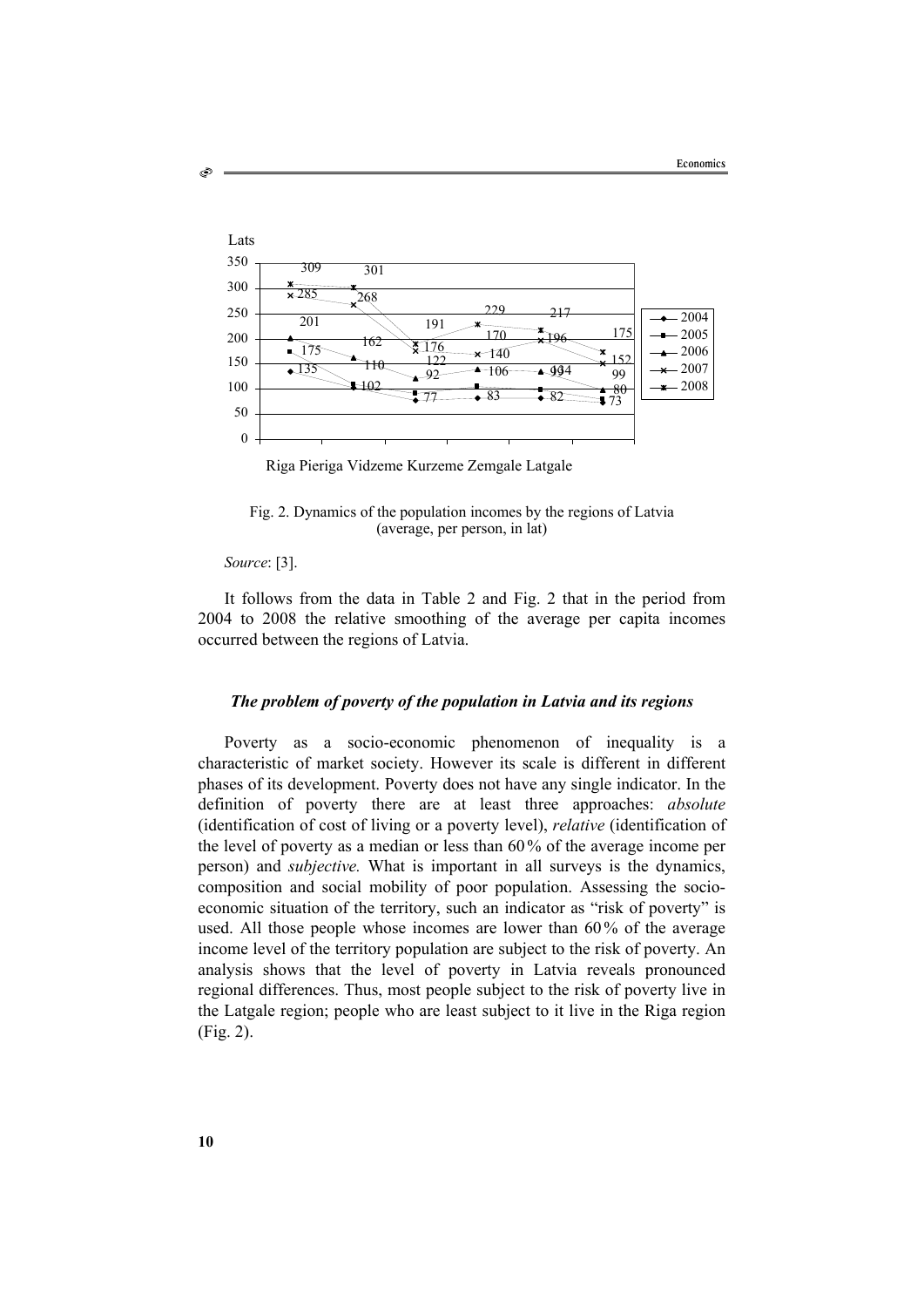

Fig. 2. Index of the poverty risk in Latvia and its regions in 2007,%

*Source*: [5].

The most widely used indicator is share of the population living below the level of poverty, i. e. having income which is lower than the value of *the minimum food basket.* Considering the dynamics of the growth of minimum consumer basket value in Latvia [3] from 84 lats in 2000 and 109 lats in 2005 and up to 133 lats in 2007, it should be noted that according to the data of the United Nations Development Programme (UNDP), 81 % of the population of Latvia in 2000 had incomes lower than the value of minimum consumer basket, in 2005 — already 65.3%, in 2007—56.4%. An encouraging fact is that the number of such people is decreasing. From 2000 to 2005 the growth rate of the average per capita income increased by 1.61 times, and from 2000 to 2007 — nearly by 2.3 times; the growth rate of the minimum consumer basket value grew accordingly by 1.25 and 1.57 times. On the whole, the value of the minimum consumer basket and the value of the population incomes in Latvia are gradually increasing. However, only the incomes of the central (Riga) region of the country exceed the value of the minimum consumer basket. In other regions they are lower (Table 3).

*Table 3* 

Ò

| Growth rates of $2000 = 1.0$                    | Region  | 2000 | 2005 | 2007 |
|-------------------------------------------------|---------|------|------|------|
| Growth rate of minimum consumer<br>basket value | Latvia  | 1.0  | 1.25 | 1.57 |
| Growth rate of average per capital              | Riga    | 1.0  | 1.49 | 2.08 |
| income                                          | Pieriga | 1.0  | 1.82 | 2.59 |
|                                                 | Vidzeme | 1.0  | 1.82 | 2.46 |
|                                                 | Kurzeme | 1.0  | 1.36 | 2.30 |
|                                                 | Zemgale | 1.0  | 1.89 | 2.80 |
|                                                 | Latgale | 1.0  | 1.50 | 2.24 |

#### **Growth rates of the consumer basket value in Latvia and its regions, average per capita income and their correlation (the year 2000 as a basis)**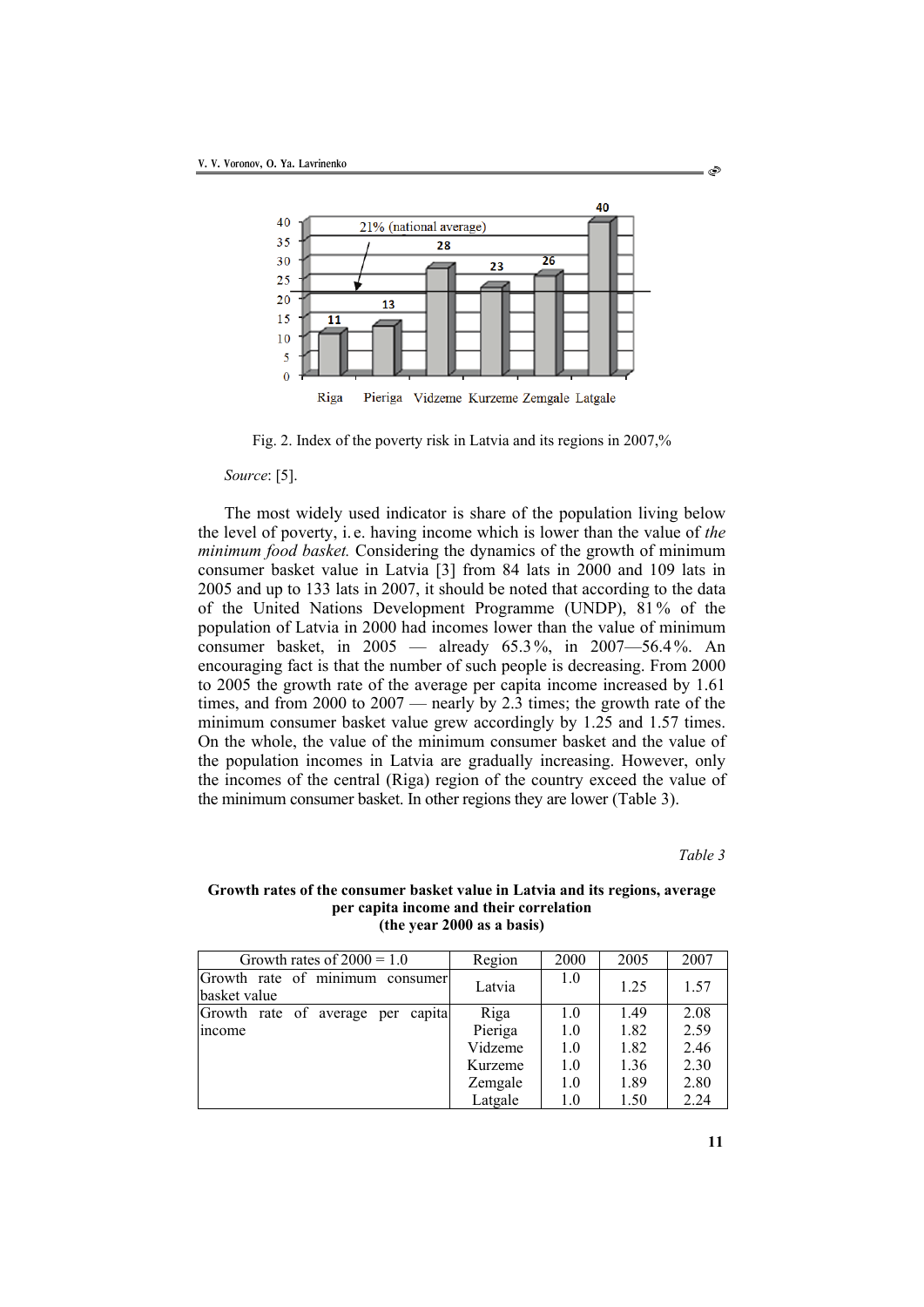*End of the table 3* 

| Growth rates of $2000 = 1.0$           | Region  | 2000 | 2005 | 2007 |
|----------------------------------------|---------|------|------|------|
| Correlation of the average per capital | Riga    | 11   | 1.29 | 1.43 |
| income of the population and<br>the    | Pieriga | 0.81 | 1.20 | 1.32 |
| minimum consumer basket value          | Vidzeme | 0.59 | 0.87 | 0.92 |
|                                        | Kurzeme | 0.67 | 0.74 | 0.98 |
|                                        | Zemgale | 0.54 | 0.83 | 0.97 |
|                                        | Latgale | 0.58 | 0.69 | 0.83 |

*Source*: authors' calculations by data [6].

## *Degree of inequality of the population incomes in Latvia*

Table 4 gives demonstrates the incomes of the Latvian population by quintiles.

*Table 4* 

|                         | Year | In.    | Ouintiles |                |                        |              |             |
|-------------------------|------|--------|-----------|----------------|------------------------|--------------|-------------|
| Income                  |      | Latvia |           | $\overline{2}$ | 3                      | 4            | 5           |
| Average                 | 2000 | 66     | 17        | 36             | 52                     | 69           | 161         |
|                         | 2005 | 106    | 35        | 67             | 90                     | 128          | 232         |
|                         | 2007 | 151    | 62        | 95             | 126                    | 183          | 308         |
| Median                  | 2000 | 50     | 18        | 35             | 50                     | 67           | 110         |
|                         | 2005 | 82     | 35        | 70             | 90                     | 125          | 200         |
|                         | 2007 | 120    | 66        | 99             | 124                    | 180          | 280         |
| Total                   | 2000 | 62226  | 3330      | 6370           | 11377                  | 11870        | 29050       |
|                         | 2005 | 88804  | 5862      | 12670          | 16667                  | 18497        | 35107       |
|                         | 2007 | 103579 | 9192      | 12168          | 20071                  | 21091        | 41057       |
| <b>Boundaries</b><br>of | 2000 |        | $1 - 28$  | 29-<br>-44     | $45 - 60$              | $61 - 83$    | $84 - 2500$ |
| quintiles in lats       | 2005 |        | $5 - 54$  | $55 - 75$      | $76 - 100$             | 101—1501151- | $-1000$ l   |
|                         | 2007 |        | -80       |                | 81—100 101—150 155—200 |              | $205 - 800$ |

**Incomes of the population in Latvia by quintiles in the period from 2000 to 2007 (in lats/month)** 

*Source:* authors' calculations by data [6].

Quintile coefficients provide only a general picture of inequality without taking into account uneven distribution of incomes inside the groups of population. So for the assessment of the degree of income inequality, the Lorenz curve is used, in the construction of which the shares of population groups surveyed are placed on the abscissa axis (in% of the total number) with the relative per cent of income, while on the ordinate axis — shares of incomes of the population groups surveyed (in per cent of total income). This is clearly seen in Table 5.

Ò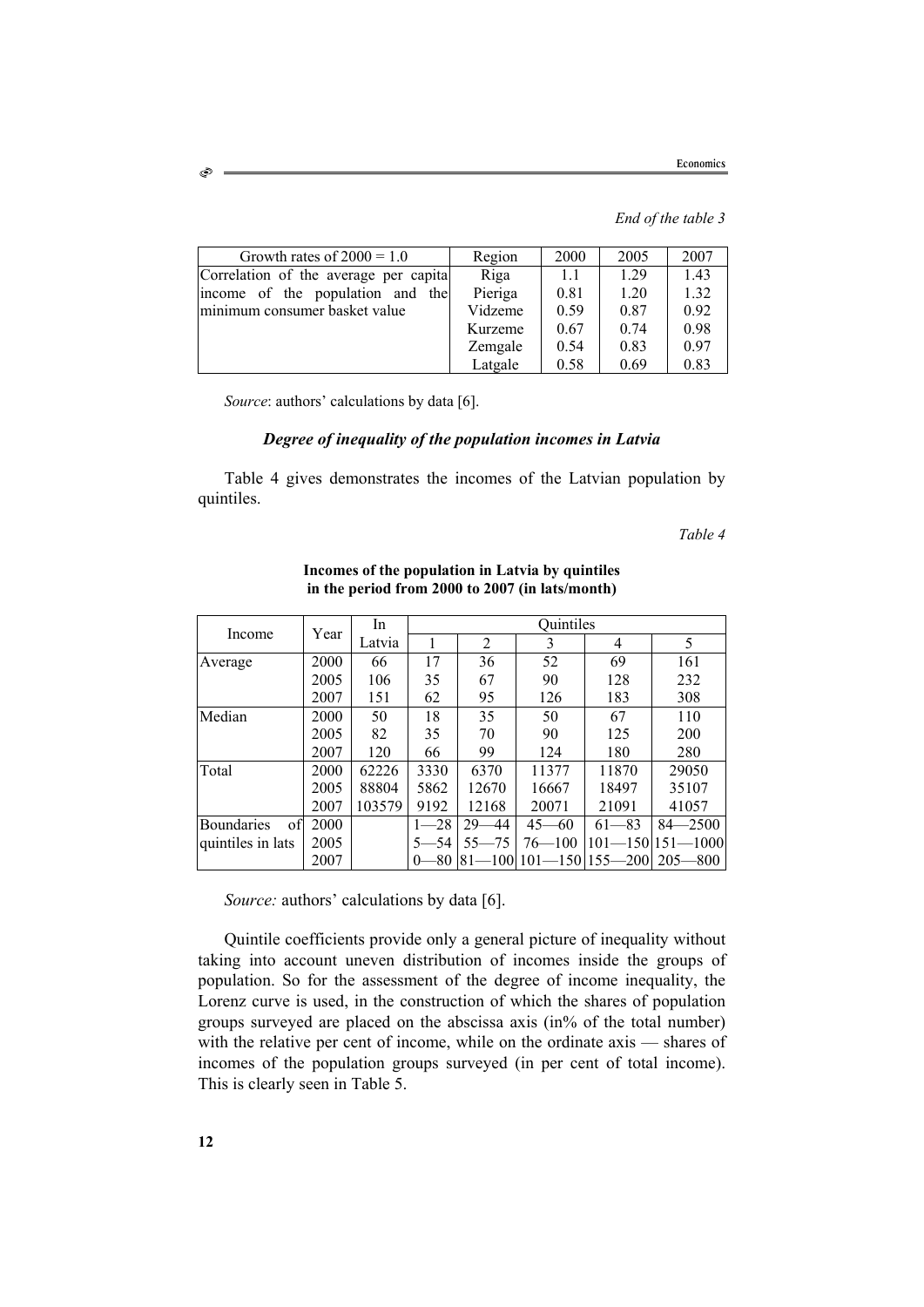*Table 5* 

 $\circ$ 

| Group of   | Latvia |      |      |  |  |  |
|------------|--------|------|------|--|--|--|
| population | 2000   | 2005 | 2008 |  |  |  |
| First      | 5.0    | 7.0  | 7.0  |  |  |  |
| Second     | 10.0   | 14.0 | 14.0 |  |  |  |
| Third      | 18.0   | 17.0 | 21.0 |  |  |  |
| Fourth     | 19.0   | 21.0 | 16.0 |  |  |  |
| Fifth      | 48.0   | 41.0 | 42.0 |  |  |  |
| Total      | 100    | 100  | 100  |  |  |  |

**Share of incomes of the population in groups with 20% by years,%** 

*Source:* authors' calculations by data of the UNDP

Table 5 shows actual distribution of incomes from 2000 to 2008. Thus, in 2008, 20% of the population with the lowest income got 7% of aggregate income; 40% with low income — 21%; 60% of the population — 42%; 80% of the population— 58%; 20% of the population of the last quintile — 42% of the aggregate income representing quite high concentration of income.

## **Conclusions**

Based on the analysis of the dynamics of incomes of the population in Latvia in the period from 2000 to 2008, it is possible to make some conclusions.

1. In the market conditions, stratification of the society by the amount of incomes and material level of living is inevitable. Thus, in the Riga region the incomes are the highest: in 2007 the income per person was 190 lats a month (271 Euro). The poorest region was Latgale where the relative indicator was only 110 lats (157 Euro). This situation is still the same in the present time. In other regions of Latvia this indicator is lower than in the Riga region.

2. It is possible to note the following general tendencies of dynamics in the differentiation of the population incomes in Latvia which confirm the hypothesis of the present research: poor groups of the population are gradually increasing their incomes (their share of incomes was 5% in 2000, but it became 7% in 2008); the rich are relatively decreasing (their share of incomes in 2000—48 %, while in 2008—42%); while middle groups of the population are gradually increasing the amount of their incomes (their share of incomes was 47 % in 2000, and became 51% in 2008). At the same time, the perspective of the situation and dynamics of the population incomes in Latvia should be considered with reserved optimism.

3. In 2008 20% of the population with minimum incomes in Latvia had an average income of 80.0 lats (114 Euro) a month per person, while 20% of the population with maximum incomes — 446.0 lats (637 Euro) per month, meaning that a gap in incomes was about 6 times. This coefficient of the society stratification indicates socially acceptable inequality of incomes of the population in Latvia inside the EU (this gap in the EU in 2008 was 5 times; the same situation occurs at present).